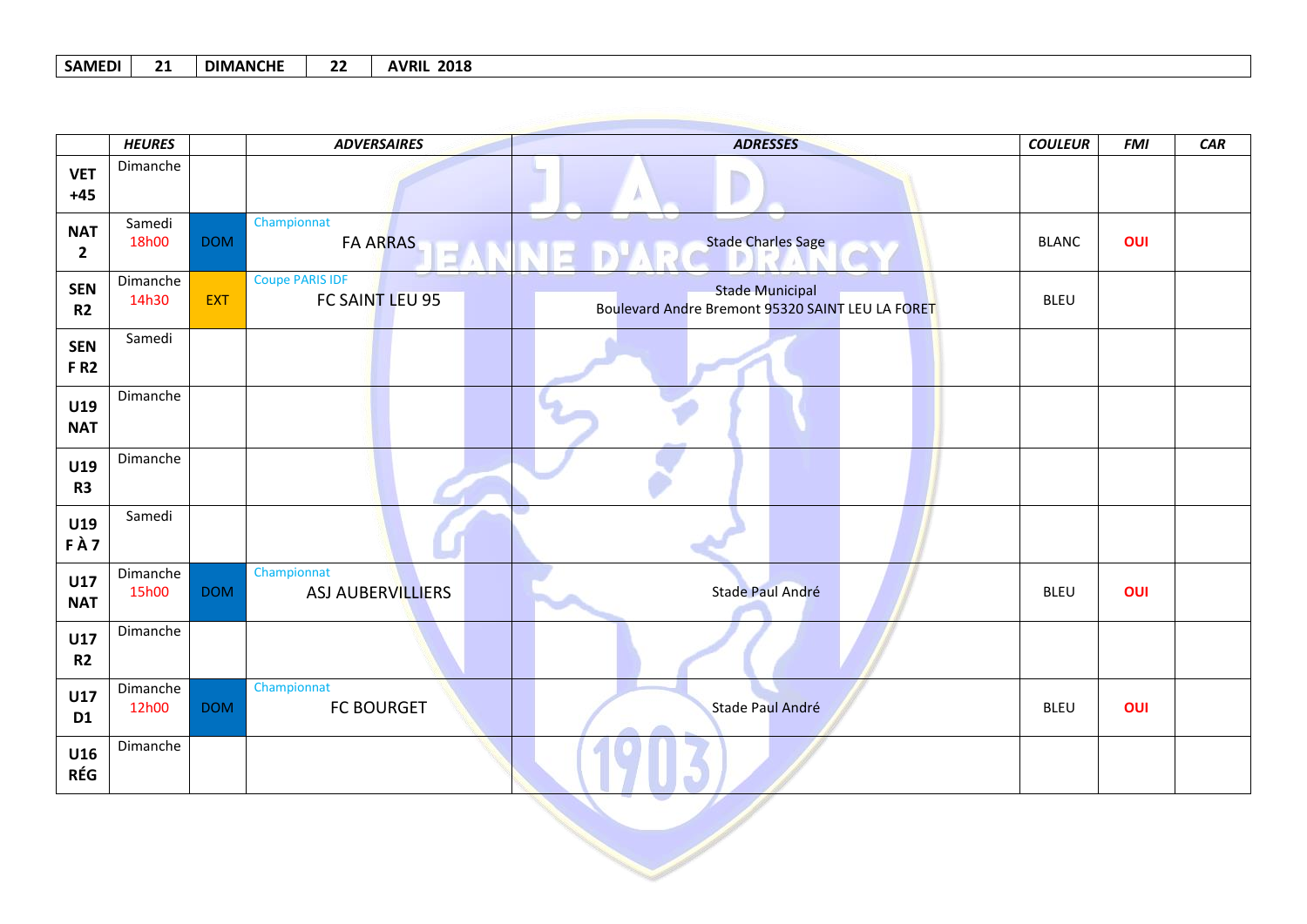## **SAMEDI 21 DIMANCHE 22 AVRIL 2018**

|                       | <b>HEURES</b>                  |            | <b>ADVERSAIRES</b>                  | <b>ADRESSES</b>                                                           | <b>COULEUR</b>         | <b>FMI</b> | CAR |
|-----------------------|--------------------------------|------------|-------------------------------------|---------------------------------------------------------------------------|------------------------|------------|-----|
| U16<br>F(A)           | Samedi                         |            |                                     |                                                                           |                        |            |     |
| U16<br>F(B)           | Samedi                         |            |                                     | <b>JEANNE D'ARC DRANCY</b>                                                |                        |            |     |
| U15<br>R1             | Samedi et<br>Dimanche<br>09h00 | <b>EXT</b> | <b>Tournoi</b><br><b>PANAME CUP</b> | <b>Stade Henri Vidal</b><br>9 Rue Utrillo 93370 MONTFERMEIL               | BLEU /<br><b>BLANC</b> |            |     |
| U15<br>D <sub>1</sub> | Samedi<br>16h30                | <b>EXT</b> | Championnat<br>VILLEMOMBLE SF       | <b>Stade Stade Claude Rippert</b><br>106 Rue de Neuilly 93250 VILLEMOMBLE | <b>BLEU</b>            |            |     |
| U15<br>D <sub>3</sub> | Samedi<br>13h30                | <b>EXT</b> | Championnat<br><b>FC LES LILAS</b>  | Parc des Sports<br>Rue Jean Jaurès 93260 LES LILAS                        | <b>BLEU</b>            |            |     |
| U15<br>D4             | Samedi                         |            |                                     |                                                                           |                        |            |     |
| <b>U14</b><br>RÉG     | Samedi                         |            |                                     |                                                                           |                        |            |     |
| <b>U13F</b><br>(A)    | Samedi                         |            |                                     |                                                                           |                        |            |     |
| <b>U13F</b><br>(B)    | Samedi                         |            |                                     |                                                                           |                        |            |     |

 $(1903)$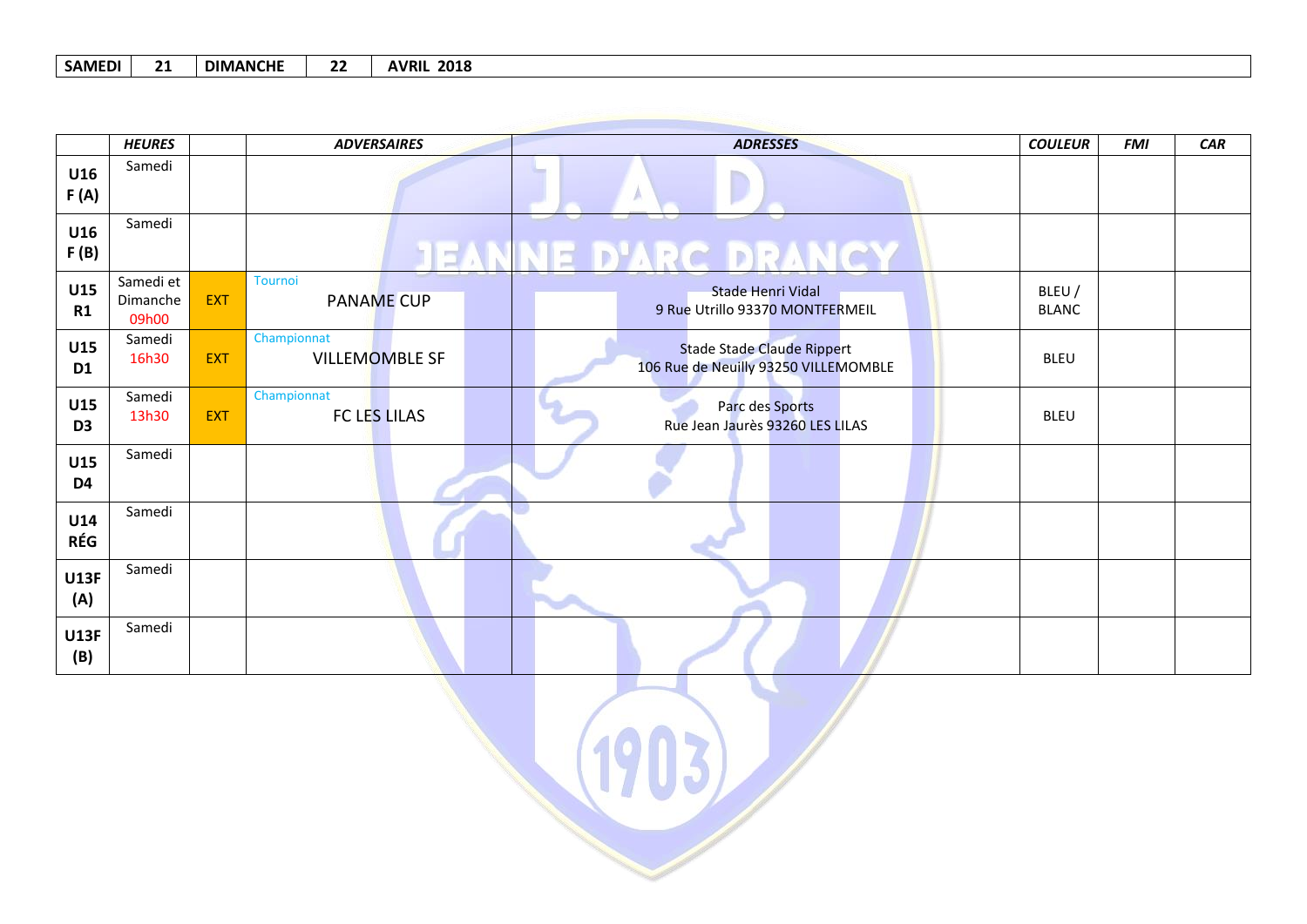| <b>SAMEDI</b> |  | <b>DIMANCHE</b> | 22 | <b>AVRIL 2018</b> |
|---------------|--|-----------------|----|-------------------|
|---------------|--|-----------------|----|-------------------|

| JEANNE D'ARC DRANCY |
|---------------------|
|                     |
|                     |
|                     |
| 19                  |